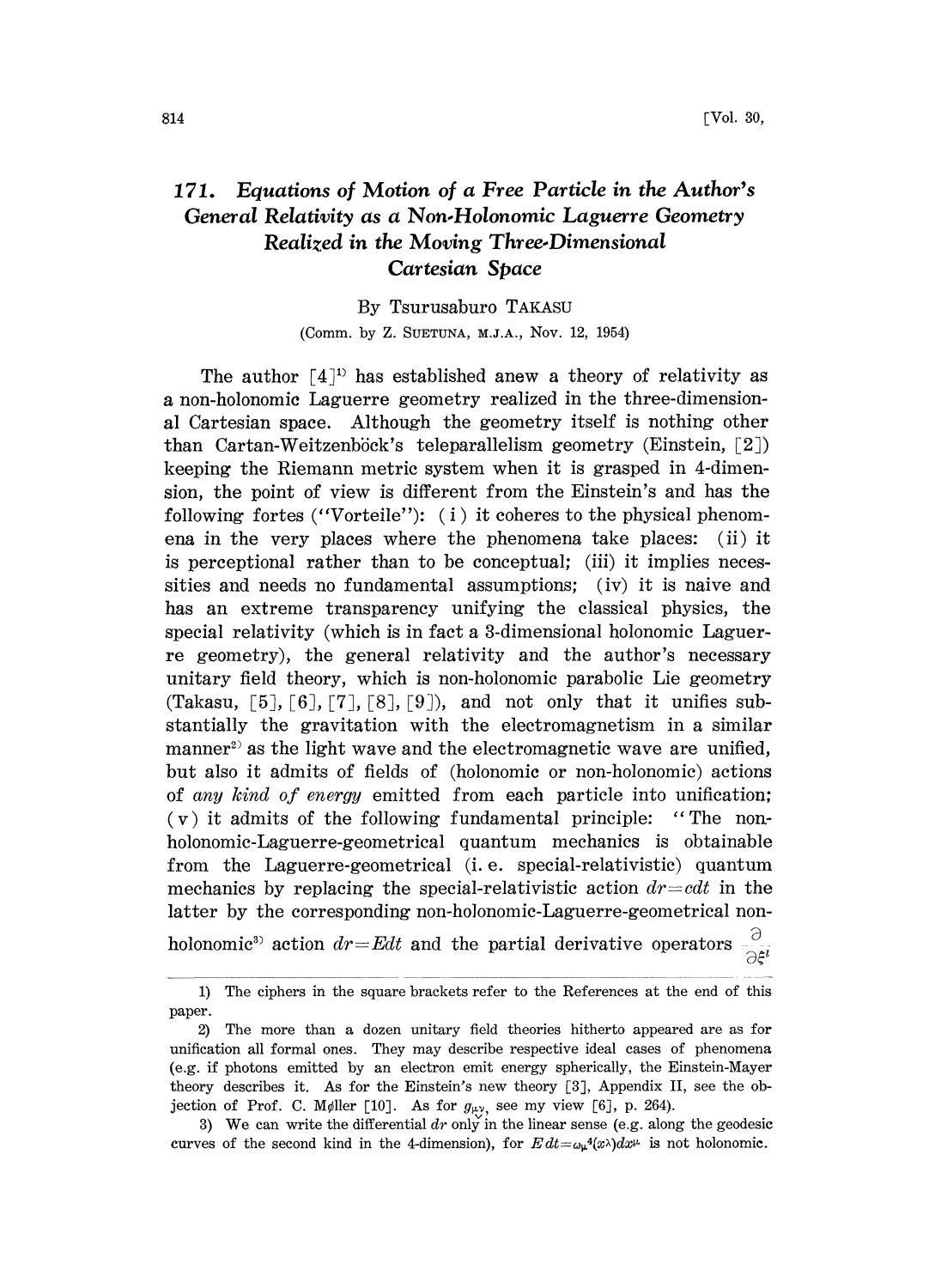$(\xi^i)$  = Cartesian) by their generalizations " $\frac{\partial}{\partial t}$ ". (vi) Treating of the vector-form  $\gamma_5 \omega^5 = \gamma_i \omega^i$ , what has proved to be natural for the nonholonomic Laguerre geometry, is physically more powerful than treating of the tensor form  $g_{\mu\nu}dx^{\mu}dx^{\nu}$ .

In the Prof. Einstein's general relativity, the equations of motion of a free particle are those of the ordinary geodesic curves in 4 dimension, while in the author's general relativity, they are those of the geodesic curves of the second kind in 4-dimension, which are homocentric sphere-systems in the three-dimensional non-holonomic Laguerre-geometry (what seems perceptionally to be quite natural).

Sifters for the two sets of equations of motion are of course necessities and experimental data. As for the former the above (iii) shall be referred to.

The purpose of this memoir is to show that some approvable famous data of experiments are supporting the author's general relativity so well as Einstein's.

1. Equations of Motion for a Free Particle. The autoparallel curves of the Cartan-Weitzenbick's teleparallelism have the equations of the form

(1.1) 
$$
\frac{d^2x^{\lambda}}{dS^2} + A^{\lambda}_{\mu\nu}\frac{dx^{\mu}}{dS} \frac{dx^{\nu}}{dS} = 0,
$$

where

(1.2) 
$$
A^{\lambda}_{\mu\nu} = -\omega^l_{\mu} \frac{\partial \Omega^{\lambda}_l}{\partial x^{\nu}} = \Omega^{\lambda}_n \frac{\partial \omega^{\mathfrak{n}}_{\mu}}{\partial x^{\nu}},
$$

(1.3) 
$$
ds^{2} = -dS^{2} = \omega^{i}\omega^{i} - \omega^{4}\omega^{4}, \quad (i = 1, 2, 3),
$$

 $(1.4)$  $\omega^l = \omega^l_{\mu} (x^{\lambda}) dx^{\mu},$ 

$$
(1.5) \qquad \qquad \omega^i_{\lambda} \Omega_i^{\mu} = \delta_{\lambda}^{\mu}, \quad \omega^i_{\lambda} \Omega_m^{\lambda} = \delta_m^{\mu}.
$$

Owing to the known identities

(1.6) 
$$
\frac{d}{dS}\frac{\omega^{l}}{dS} + A_{mn}^{l}\frac{\omega^{m}}{dS}\frac{\omega^{n}}{dS} = \omega^{l}{}_{\lambda}\Big(\frac{d^{2}x^{\lambda}}{dS^{2}} + A_{\mu\nu}^{\lambda}\frac{dx^{\mu}}{dS}\frac{dx^{\nu}}{dS}\Big),
$$
  
(1.7) 
$$
A_{mn}^{l} = \Omega_{m}^{\lambda}\Omega_{n}^{\mu}\omega_{\nu}^{l}\Big(A_{\lambda\mu}^{\nu} - \Omega_{n}^{\nu}\frac{\partial\omega_{\lambda}^{l}}{\partial\alpha^{\mu}}\Big) = 0,
$$

(1.7) 
$$
A^{i}_{mn} = \Omega_m^{\lambda} \Omega_m^{\mu} \omega_{\nu}^{i} \left( A^{\nu}_{\lambda \mu} - \Omega_n^{\nu} \frac{\partial \omega_{\lambda}^{\nu}}{\partial x^{\mu}} \right) = 0,
$$

the equation  $(1.1)$  may be rewritten as follows:

$$
\frac{d}{dS} \frac{\omega^i}{dS} = 0
$$

giving rise to

(1.9)  $\omega^i = a^i dS$ ,  $(a^i = \text{const.}, a^i a^i - a^i a^i = -1)$ , whose finite equations

(1.10) 
$$
\xi^{i} = \int \frac{\omega^{i}}{dS} dS = a^{i}S + c^{i}, \quad (c^{i} = \text{const.})
$$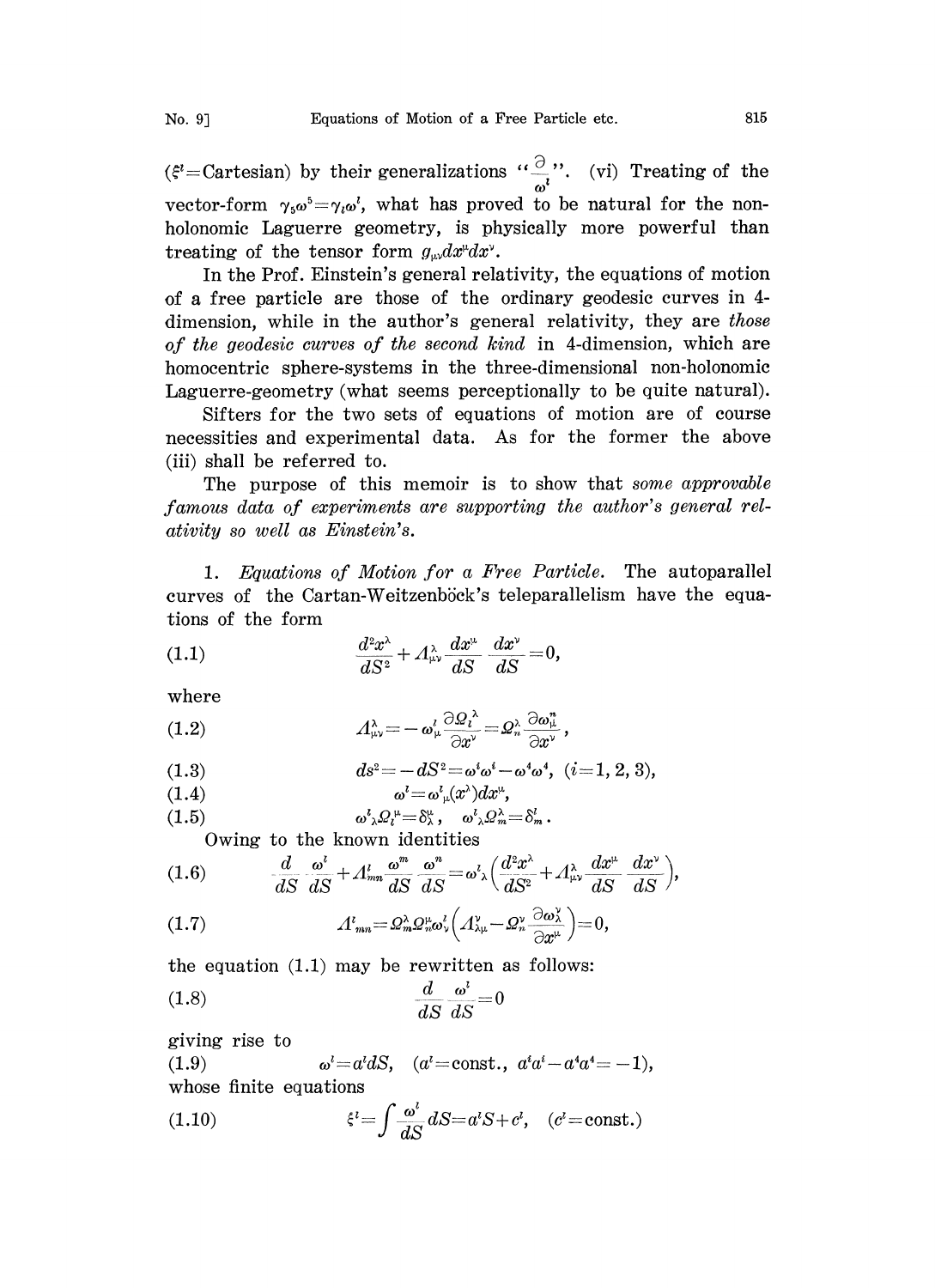represent a *geodesic curve of the second kind* (autoparallel curves of the teleparallelism) in 4-dimension and a homocentric sphere-system in the 3-dimensional non-holonomic Laguerre geometry.

The author identifies  $(1.1)$  (accompanied by  $(1.2)$ ) i.e.  $(1.8)$  i.e.  $(1.10)$  with the *equations of motion of a free particle*. The equation

$$
\frac{d}{dS}\frac{\omega^i}{dS} = 0
$$
\n
$$
\frac{d^2x^{\lambda}}{dS^2} + \left\{\lambda \frac{\lambda}{\mu\nu}\right\} \frac{dx^{\mu}}{dS} \frac{dx^{\nu}}{dS} = 0
$$

is deducible from  $\delta \int dS=0$  taking  $x^{\lambda}$  and

| $\tilde{\phantom{a}}$<br>$\boldsymbol{\omega}^l$ | $dx^{\lambda}$  |
|--------------------------------------------------|-----------------|
| dS                                               | ---------<br>ax |

as variable parameters.

2. The Gravitational Field of an Isolated Particle. As a particular solution [A. S. Eddington [1], p. 85] of the Einstein's equation (2.1)  $R_{\lambda\mu}=0$ ,  $R_{\lambda u}=0,$ we take the Schwarzschild's form: (2.2)  $dS^2 = -\gamma(\rho)^{-1}d\rho^2 - \rho^2 d\theta^2 - \rho^2 \sin^2 \theta d\varphi^2 + \gamma(\rho)dt^2,$ where (2.3)  $\gamma = 1 - \frac{2m}{\rho}$ .

The solution  $(2.2)$  will ultimately be shown to correspond to the field of an isolated particle continually at rest at the origin. Owing to the fact that our non-holonomic Laguerre geometry is realized in the three-dimensional Cartesian space, we may identify  $\rho$ ,  $\theta$  and  $\varphi$  with the usual polar coordinates in the Cartesian space (this point differs from the case of Einstein space: cf. A. S. Eddington  $\lceil 1 \rceil$ , p. 83).

3. Planetary Orbits. In our case (2.2), the differential equations (1.9) become:

(3.1) 
$$
\begin{cases} \frac{1}{\sqrt{7}} \frac{d\rho}{dS} = a^{1}, & \rho \frac{d\theta}{dS} = a^{2}, \\ \rho \sin \theta \frac{d\varphi}{dS} = a^{3}, & \sqrt{\gamma} \frac{dt}{dS} = a^{4} = k, \text{ say.} \end{cases}
$$

Let us consider the case  $d\theta=0$  (taking  $\theta=\pi/2$ ) of planetary motion, so that  $a^2=0$  and the identity  $a^i a^i - a^i a^i = -1$  becomes: (3.2)  $(a^{1})^2 + (a^3)^2 - k^2 = -1.$ <br>Then (3.1) becomes

Then (3.1) becomes

$$
(3.3)^{4}\qquad \qquad \frac{1}{\sqrt{7}}\frac{d\rho}{dS}=a^{1},\qquad \rho\frac{d\varphi}{dS}=a^{3},\quad \sqrt{7}\frac{dt}{dS}=k.
$$

4) In place of the classical expression  $\rho^2 \frac{d\varphi}{dt} = h$ , the expression  $\rho^2 \frac{d\varphi}{dS} = h$  appears in the Einstein's general relativity, to which corresponds  $\rho \frac{d\varphi}{dS} = a^3$  above.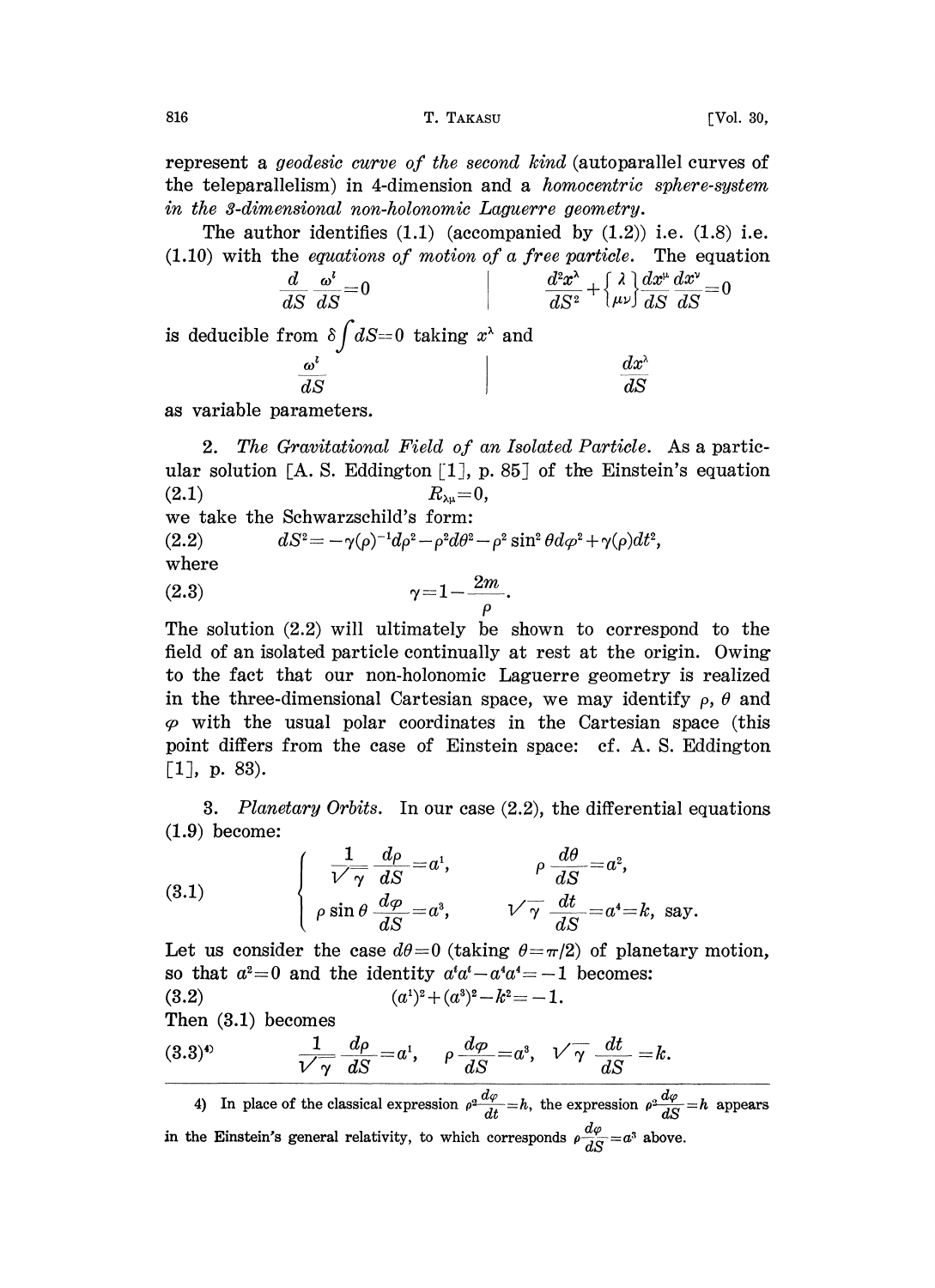$h = a^3/a^1$ .

Put (3.4) Then from (3.1), we obtain

$$
(3.5) \t h = \sqrt{\gamma} \ d\varphi / d\varphi
$$

The (3.2) gives

$$
\frac{1}{\gamma}\Big(\frac{d\rho}{dS}\Big)^{\!2}\!+\!(a^3)^2\!-\!k^2\!=\!-1,
$$

namely

$$
\frac{1}{\gamma}\left(\frac{du}{d\varphi}\right)^2+u^2=\frac{-1-(a^3)^2+k^2}{(a^3)^2}=\left(\frac{a^1}{a^3}\right)=\frac{1}{h^2},
$$

i.e. by (2.3):

(3.6) 
$$
\left(\frac{du}{d\varphi}\right)^2 + u^2 = \frac{1}{h^2} + \frac{2m}{h^2}u + 2mu^3,
$$
  
where  $u = 1/a$ 

where

(3.7)  
\n
$$
u=1/\rho
$$
.  
\nDifferentiating (3.6), we obtain [cf. [1], p. 86, (39.61), (39.62)];  
\n(3.8)  
\n
$$
\frac{d^2u}{d\varphi^2} + u = \frac{m}{h^2} + 3mu^2.
$$

In (3.8) we have  $3mu^2$ :  $\frac{m}{h^2} = 3u^2h^2$  and  $1/h^2 = (-1+k^2)/(a^3)^2 - 1$ , where  $\frac{d\omega p}{dS}$  is, for ordinary speeds, an extremely small quantity  $-$  practically the square of the transverse velocity in terms of the velocity of light. Hence  $h^2$  is such a small quantity. For example, the above ratio for the earth is 0.00000003. In practical cases the second term in (3.8) will represent an almost inappreciable correction to the Newtonian orbit

$$
(3.9) \qquad \qquad \frac{d^2u}{d\varphi^2} + u = \frac{m}{h^2}
$$

4. The Advance of Perihelion. Notwithstanding the geometry of the author's theory differs from that of Einstein's, the equation (3.8) for the orbit of a planet is of the same form as  $(39.61)$  of Eddington  $\lceil 1 \rceil$ , p. 86 and so the discussion made by Eddington in Art. 40 there holds equally in the author's case. Thus the data there given support the author's general relativity also.

5. The Deflection of Light. For motion with the speed of light dS=0, so that by  $\rho \frac{d\varphi}{dS} = a^3$  and (3.5), we have  $a^3 = \infty$ ,  $h = \infty$ , and<br>the orbit (3.8) reduces to<br>(5.1)  $\frac{d^2u}{dt^2} + u = 3mu^2$ the orbit (3.8) reduces to

$$
(5.1) \qquad \qquad \frac{d^2u}{d\varphi^2} + u = 3mu^2.
$$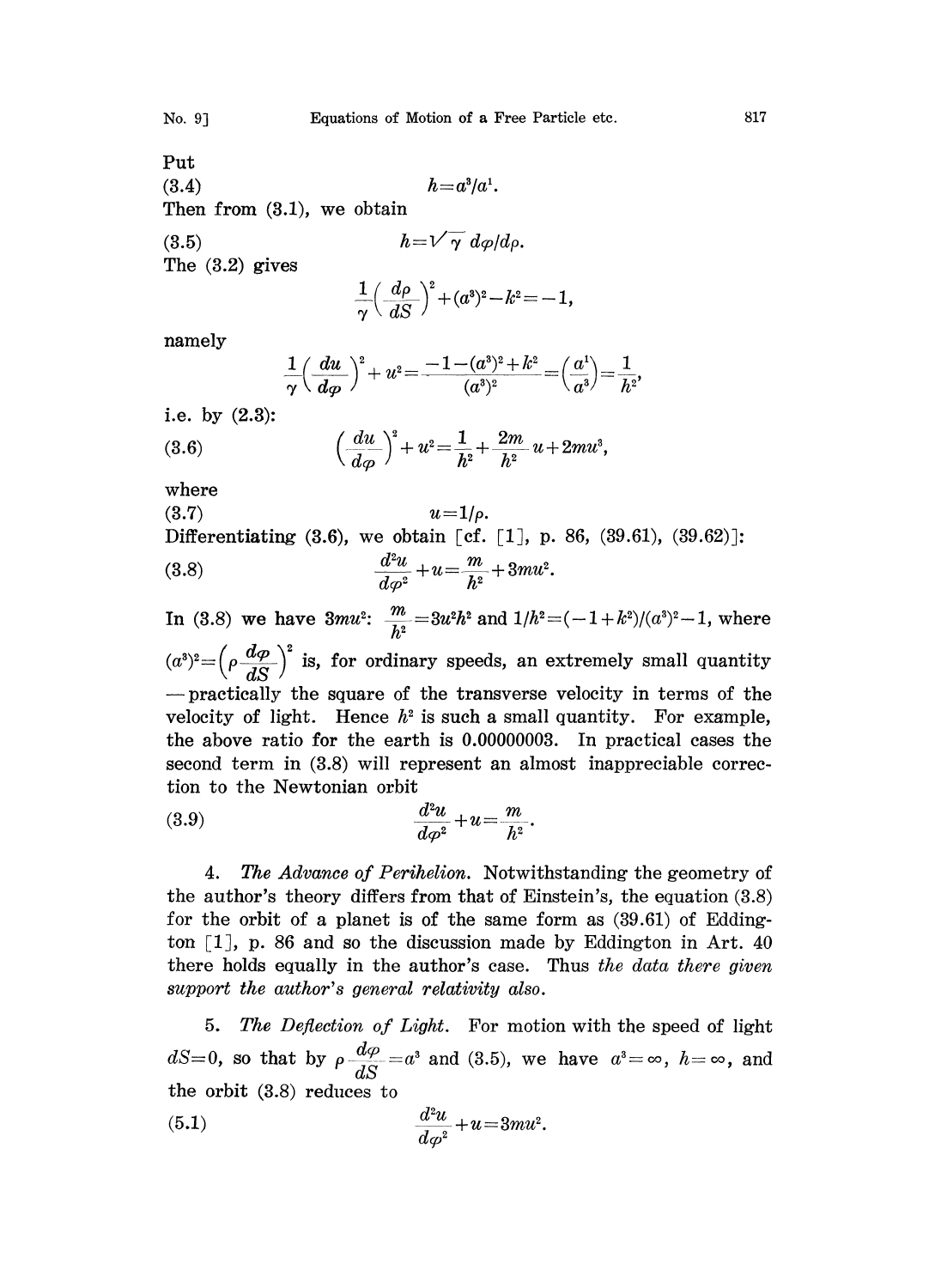The orbit (5.1) gives the path of ray of light, which coincides with  $(41.1)$  of Eddington [1], p. 90. Hence the discussion there made holds equally here. The observed values obtained by five expeditions were as follows:

| Observers  | $\operatorname{Year}$ | Expedition places | $\mathbf f$      | $_{N}$         | $N^\prime$ | E                 |
|------------|-----------------------|-------------------|------------------|----------------|------------|-------------------|
| Dyson      | 1919                  | Sobral            | 6.3 <sub>m</sub> | 7              | 7          | $1.98'' + 0.12''$ |
| Eddington  | 1919                  | Principe          |                  | 2              | 5          | $1.61'' + 0.30''$ |
| Campbell   | 1922                  | Wallal            | 3.6              | $\overline{2}$ | 18         | 1.77''            |
| , ,        | , ,                   | , ,               | 5.0              | 4              | $62 - 85$  | 2.2''             |
| Freundlich | 1929                  | Takengon          | 8.5              | 4              | 8          | 2.24''            |
| Matsukuma  | 1936                  | Koshimizu         | 5.0              | 1              | 8          | 2.13''<br>1.28''  |

Here  $f$ =focal distance of the telescope used, N=number of eclipse plates,  $N'$ =number of stars mapped on a single plate.

These data support the Einstein's theory and the author's theory equally.

6. Displacement of the Fraunhofer Lines. The arguments made by Eddington [1, p. 91-93 hold equally here. The light coming from a stronger (non-holonomic) action field have spectral lines more displaced to the red than those for the light emitted by a resting atom in <sup>a</sup> weaker (non-holonomic) action field. We mark the quantities for the light coming from the

resting atom near the earth sun with s. with e.

Then in usual notations we have

$$
\frac{\lambda_s}{\lambda_e} = \frac{At_s}{At_e} = \left(1 - \frac{m}{\rho_e}\right) : \left(1 - \frac{m}{\rho_s}\right).
$$

Since  $\frac{m}{\rho_e}$  is very small compared with 1,

$$
\frac{\lambda_s}{\lambda_e}\!=\!\!\left(1\!-\!\frac{m}{\rho_s}\right)^{\!-1}\!=\!1\!+\!\frac{m}{\rho_s}\!=\!1\!+\!\frac{M_s}{R_s},
$$

where  $M_s$  and  $R_s$  are the mass and the radius of the sun respectively. Hence

$$
\frac{\lambda_s - \lambda_e}{\lambda_e} = \frac{\Delta \lambda}{\lambda} = \frac{M_s}{R_s} = \frac{1.46}{997000} = 0.00000212.
$$

If we take a star other than the sun and take  $M_s$  and  $R_s$  as units of the mass and the radius of the star, we obtain

$$
\frac{\Delta\lambda}{\lambda} = 0.00000212 \times \frac{M}{R} = 0.634 \text{ km} \times \frac{M}{R},
$$

the Doppler effect being taken into account.

In the case of white dwarf,  $M/R$  are large and the observation